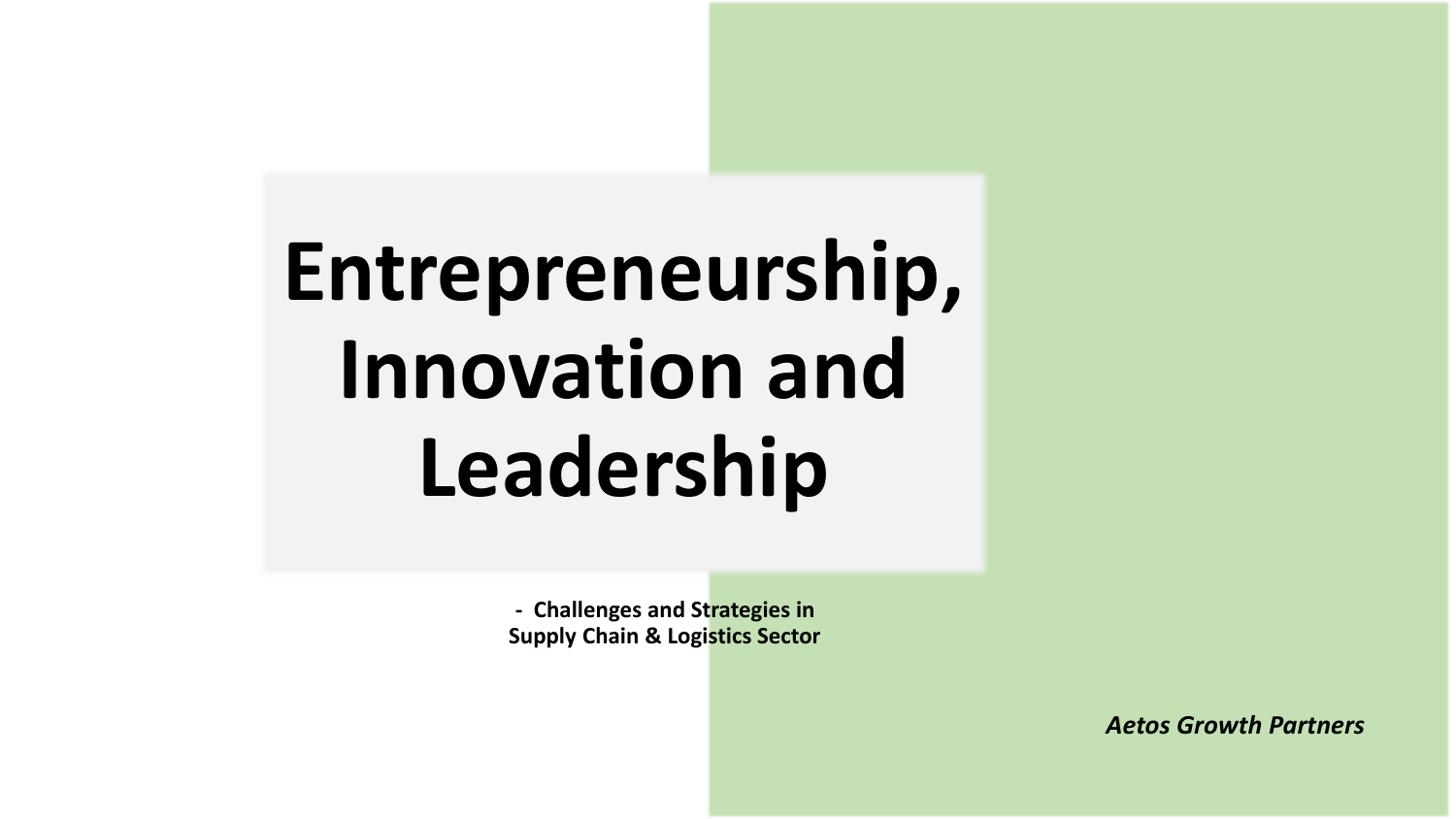### **AETOS GROWTH PARTNERS**

- Aetos growth partners is a boutique advisory firm led by thorough-bred professionals with a customer centric approach and vast expertise of:
	- Setting-up
	- Scaling-up
	- Transforming logistics businesses

#### **Aetos Founders have served marquee Fortune 500 firms in their professional work assignments for the last 25 years**

- We create solutions for firms in the logistics business on their most significant issues and opportunities.
- **The TEAM at AETOS comprises of a delicate mix of experience and enthusiasm. We have senior executives from the industry for Financial and Commercial expertise and young Analysts from TVS Logistics and Amity/CII Institute of Logistics working in tandem to create Value for our customers.**

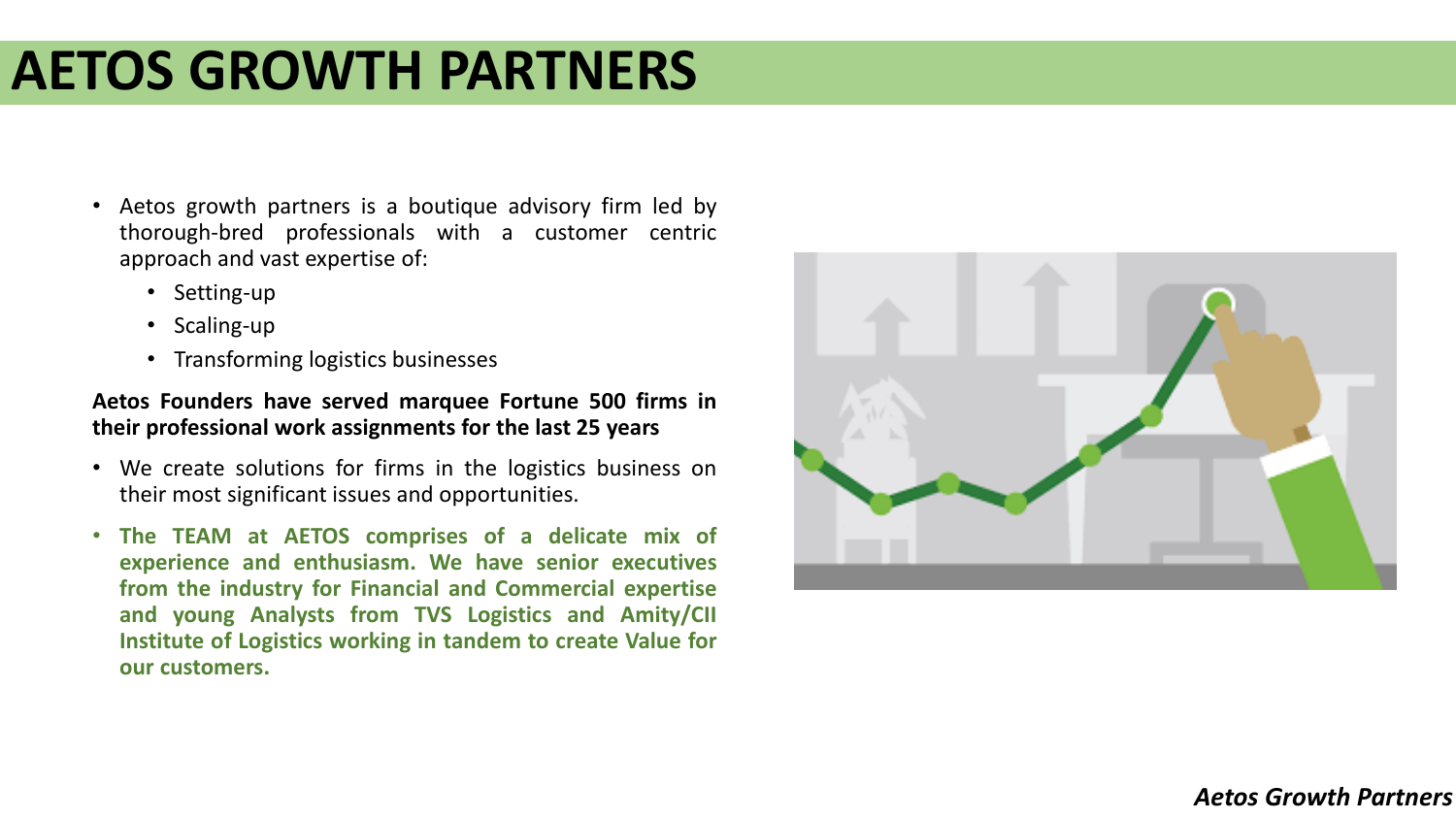### **OUR EXPERTISE**

#### **OPERATIONS**

With expertise in operations Aetos utilises its analytical competencies to uncover opportunities and transform the operational procedures along-with infrastructure modifications to give a competitive edge to the business

#### **STRATEGY**

Extracting and prioritizing the most potential choices from a pool of possible ideas and implementing best in class strategy to make the business:

- **AGILE**
- **VALUE DRIVEN**
- **ROBUST**

#### **ORGANIZATION STRUCTURE**

Supporting corporate leaders to restructure and develop the organization to bring leanness and transform strategic solutions into tangible results

#### **MARKETING & CRM**

Expertise in developing a tactical marketing plan to increase efficacy and profitability in the form of qualified leads, higher ROI and increased sales by :

- Identifying Primary and Secondary markets
- Identifying direct and indirect competitors
- Articulating the value proposition of a business

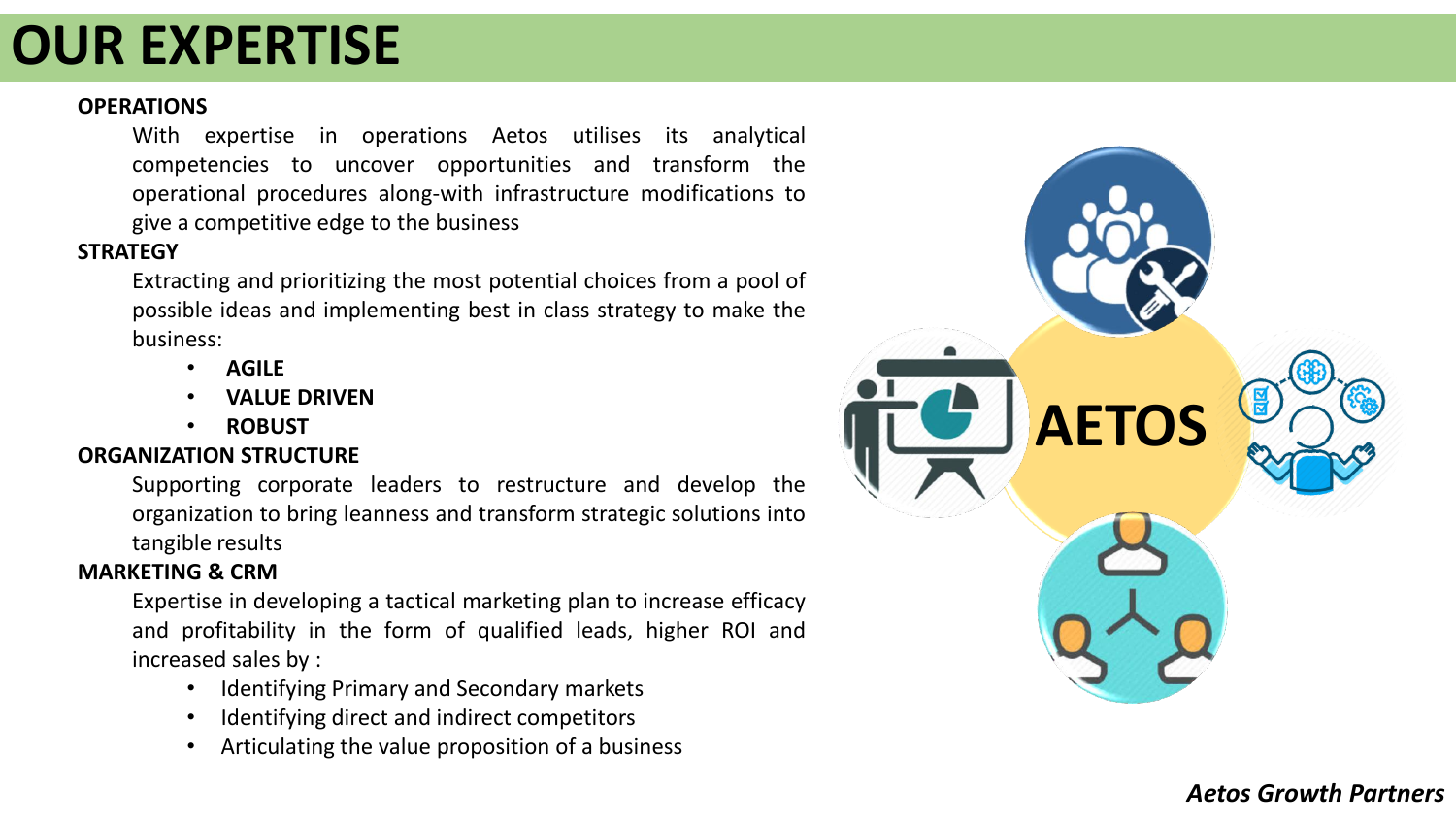### **PROJECTS EXECUTED**

### **BUSINESS GROWTH PLAN**

- Execution of a phase wise blueprint by designing a robust business plan focusing on:
- **Key areas of operational performance**
- **Infrastructure modification and enhancement**
- **Sales strategy and**
- **Capital infusion to achieve growth targets**

### **GREENFIELD PROJECT**

- Executed a detailed **Feasibility study for a logistics hub**
- Provided **guidelines for preparation of site master plan** to meet requirements of all types of industry verticals
- Devised a GO-TO **market strategy** by preparing a marketing deck through primary and secondary research

### **WAREHOUSING SOLUTIONS**

• Provided **custom designed solutions for end to end storage solutions and material handling systems** to bring operational efficiency by optimising cubic space utilisation and reducing operating cost for seamless material flow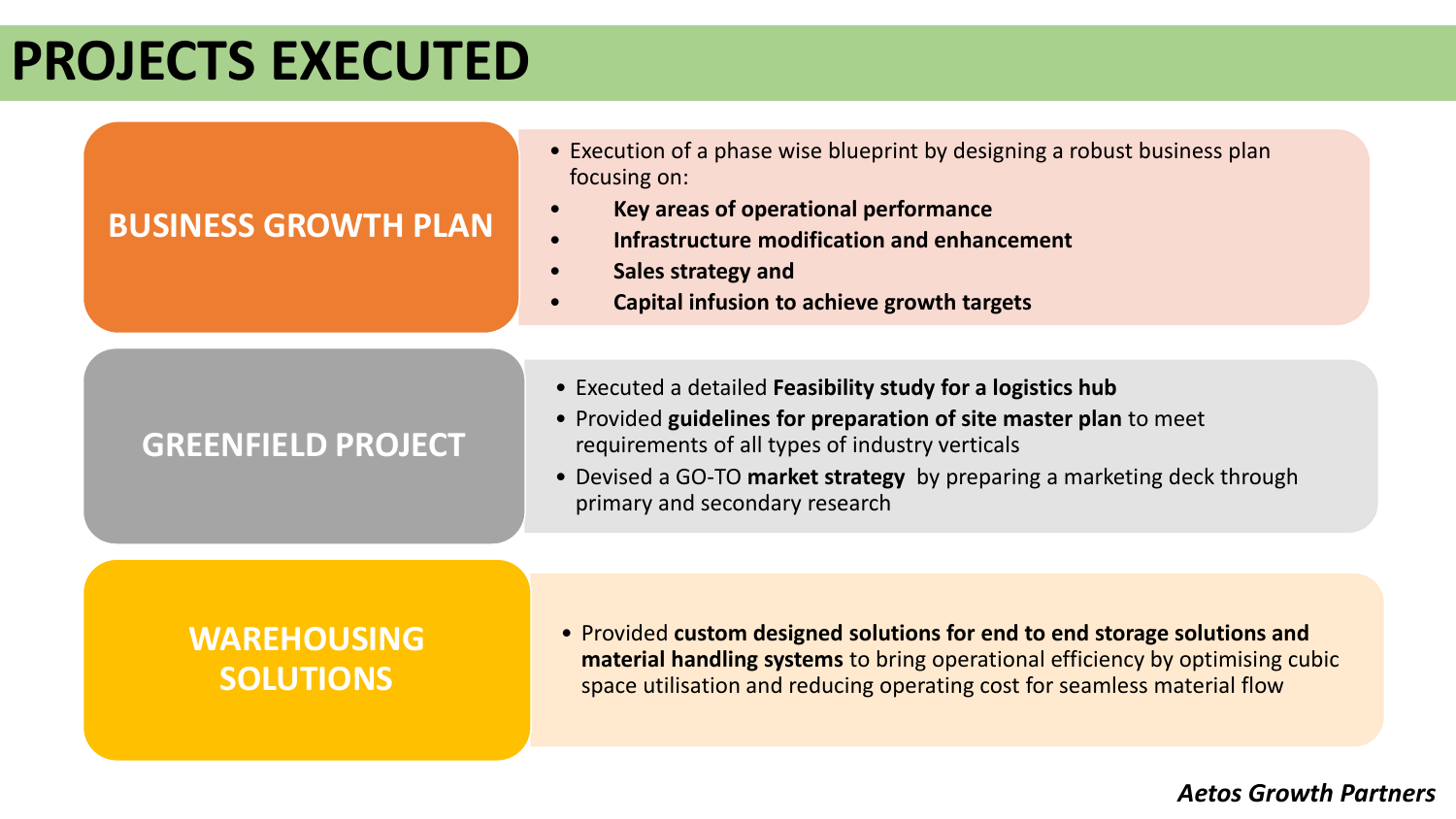### **INDUSTRY SNAPSHOT**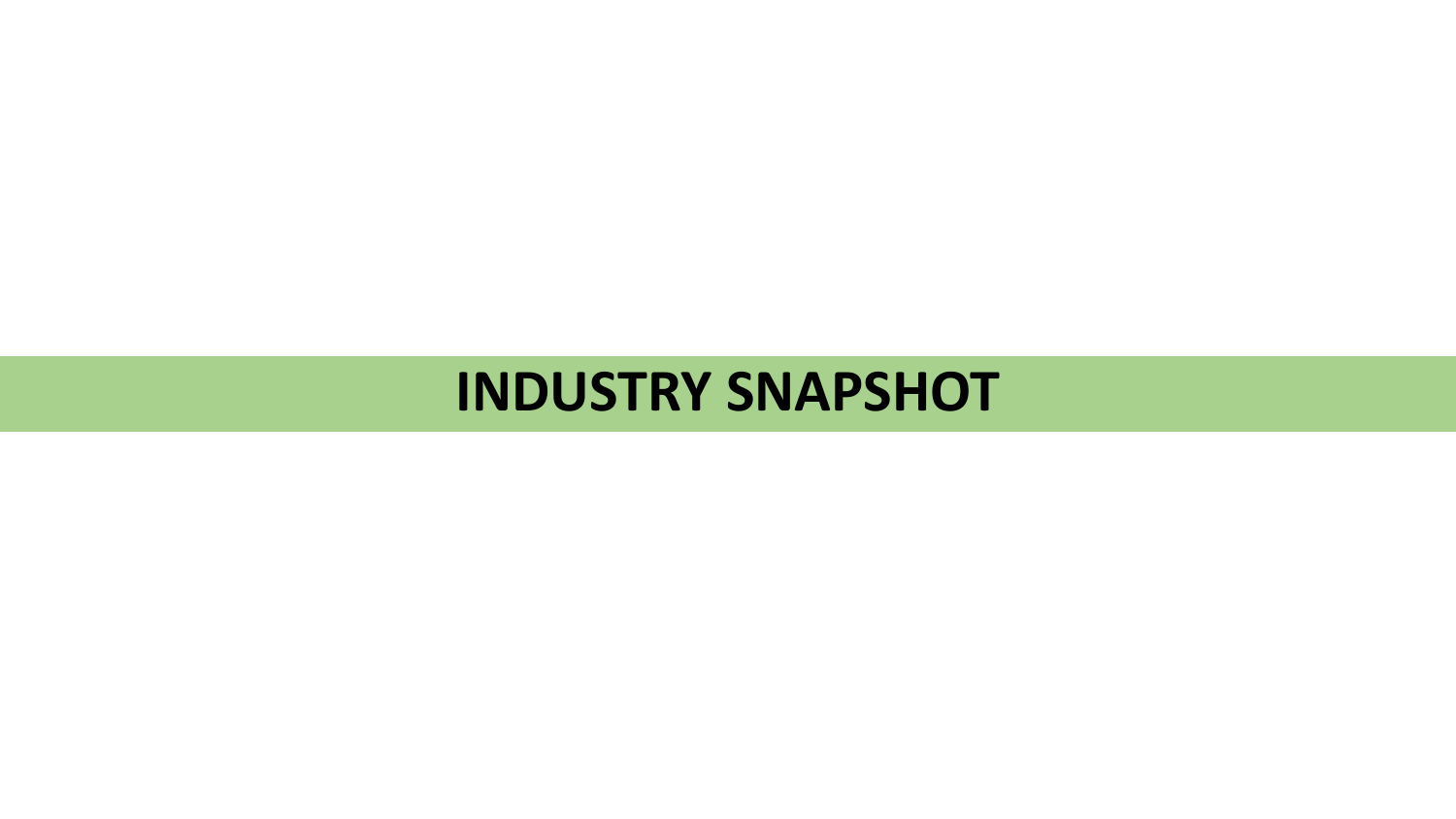### **LOGISTICS: INDIAN SCENARIO**

- The Logistics sector in India has today become an area of priority. The contributing factors are:
	- Years of high growth in the Indian economy which has resulted in substantial rise in the volume of freight traffic moved.
	- The large volume of traffic has provided opportunities for growth in all facets of logistics including transportation, express cargo delivery warehousing, freight forwarding, shipping services, container services

According to the Global Ranking of the World Bank's 2016 **Logistics Performance Index, India jumped to 35th rank in 2016 from 54th rank in 2014 in terms of overall logistics performance and again fell down to 44th in 2018**

- **The logistics industry of India is currently estimated to be around US\$ 160 billion**. With implementation of GST the sector is expected to benefit and touch **US\$ 215 billion over the next two years,** as per the Economic Survey 2017-18
- With globalization, logistics is expected to play an increasing role in driving the Indian economy

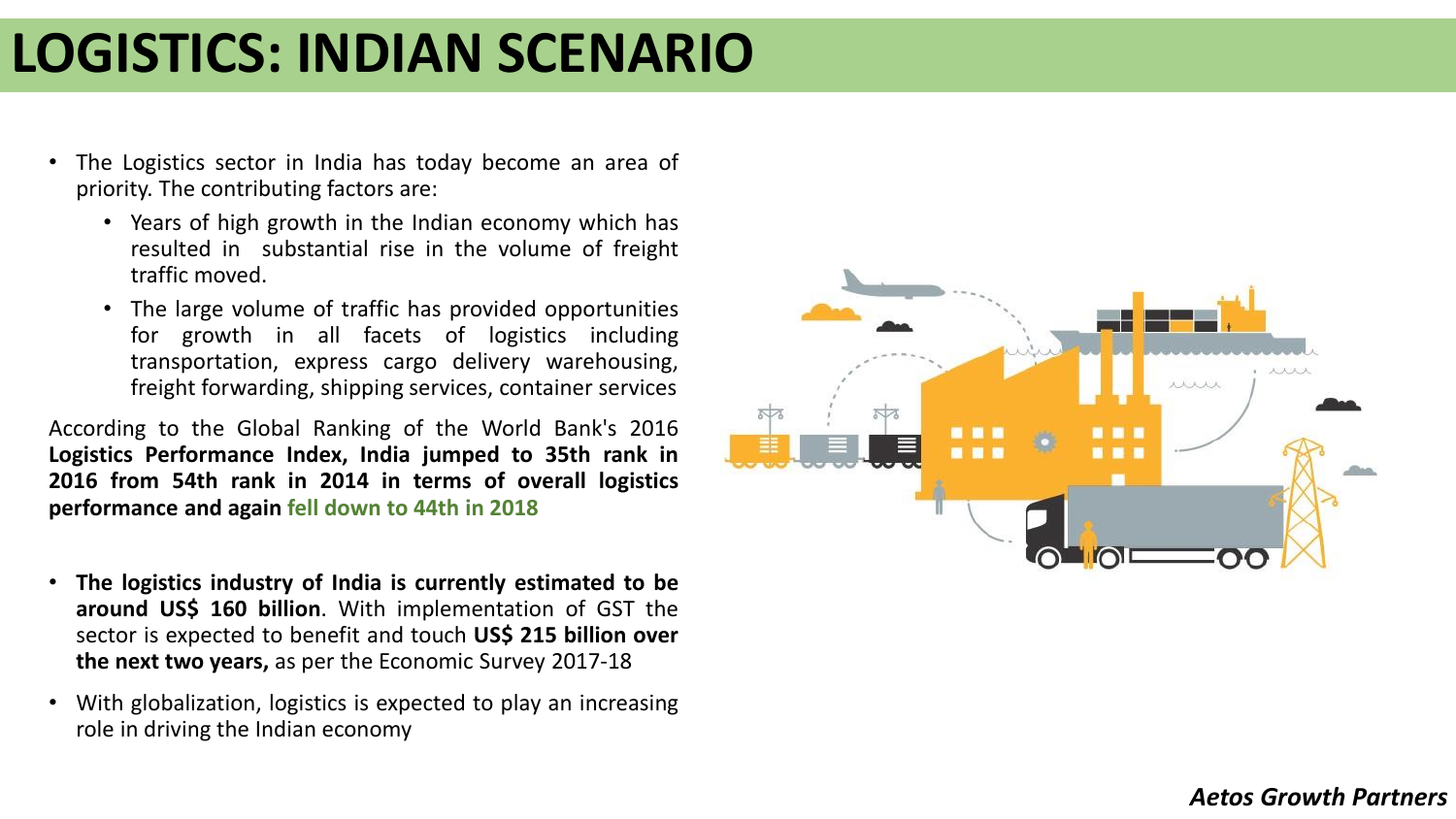# **CHALLENGES**

The Indian logistics industry which provides employment to more than **22 million people and has grown at a compound annual growth rate (CAGR) of 7.8 per cent** during the last five years is a reflective of improvement in the sector but there are still some challenges which exists in terms of :

#### **1. INFRASTRUCTURE**

- Inadequate and inferior quality transport infrastructure
- Suboptimal modal mix
- Disorganised and incompatible storage facilities for cargo and containers to meet current requirements and
- Poor adoption/adaptation of technology

Factors mentioned above results in:

- High and inconsistent cargo transit time,
- Inefficient use of resources and poor fleet management

The selection of transportation mode, or storage and terminal handling protocols are rarely linked to cargo characteristics (distance of travel, parcel size, density, etc.) resulting in **overuse of high-cost modes like road at the expense of cost-effective and sustainable modes like inland waterways and railways.**

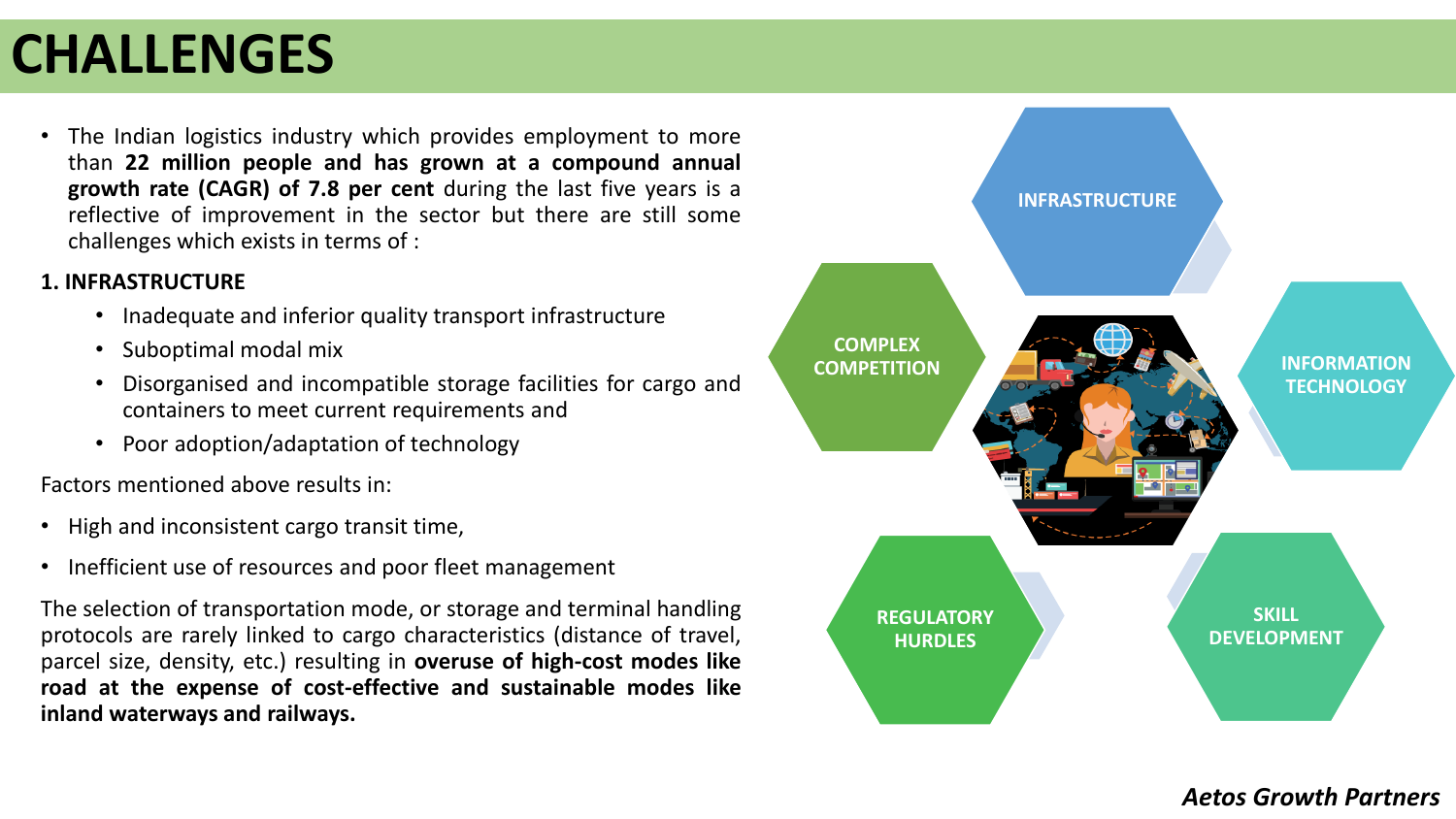## **CHALLENGES**

#### **2. INFORMATION TECHNOLOGY**

- Slow adoption of new technologies
- **Low awareness regarding the utilisation of digital technology** causing **operational inefficiencies and poor asset utilisation**
- Inadequate technological infrastructure leading to high costs and underperformance

#### **3. SKILL DEVELOPMENT**

• Lack of awareness and proper training programs resulting in absence of skilled manpower affecting the quality of work and increasing operational inefficiencies

#### **4. REGULATORY ENVIRONMENT**

- Presence of numerous regulatory bodies in the country
- Obstacles in acquisition of land
- Change in land use

#### **5. COMPLEX COMPETITION**

- More than 75 % of the industry is unorganized.
- Logistics offerings by online retailers reducing scope for external service providers

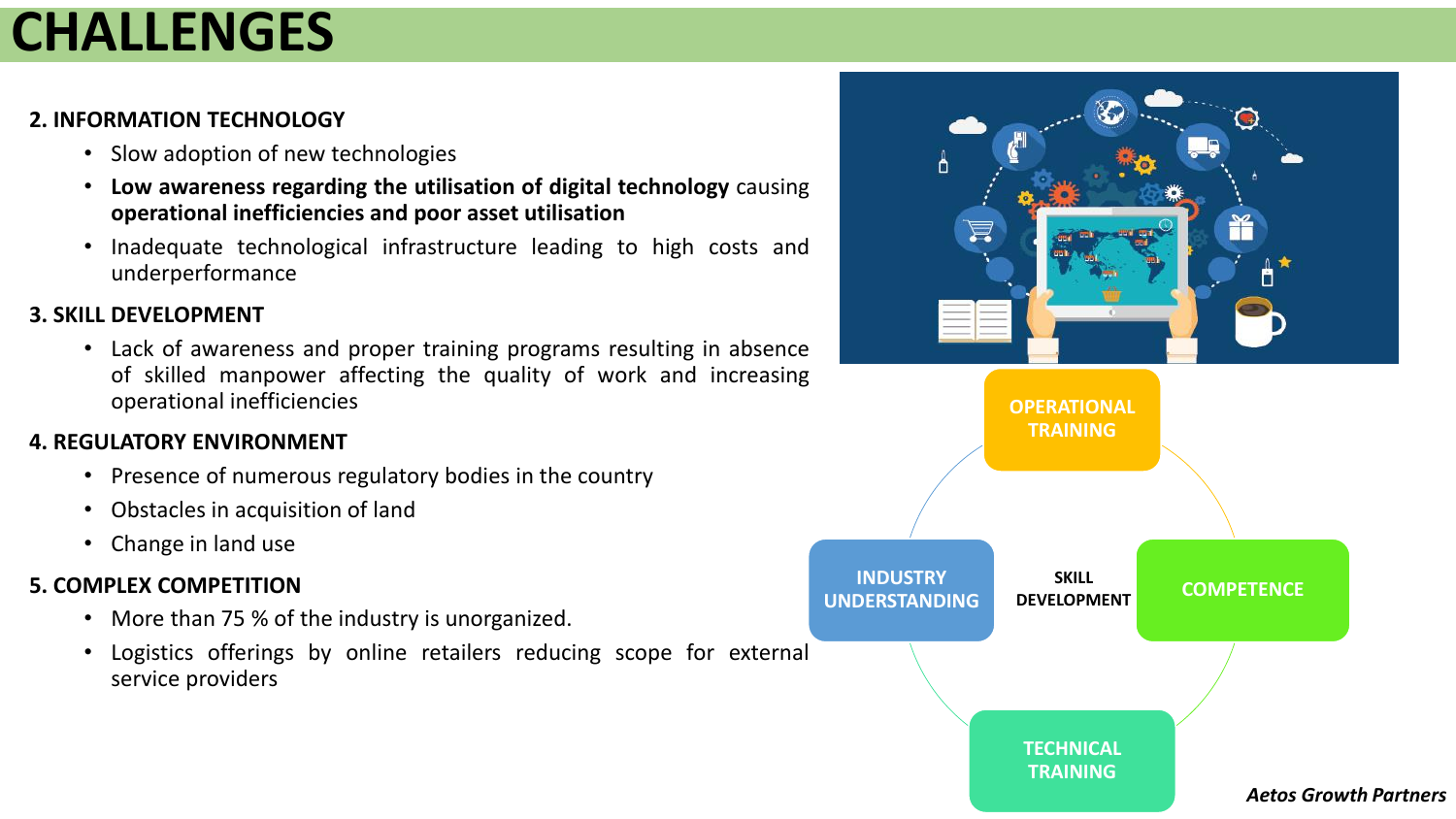### **ENTREPRENEURSHIP**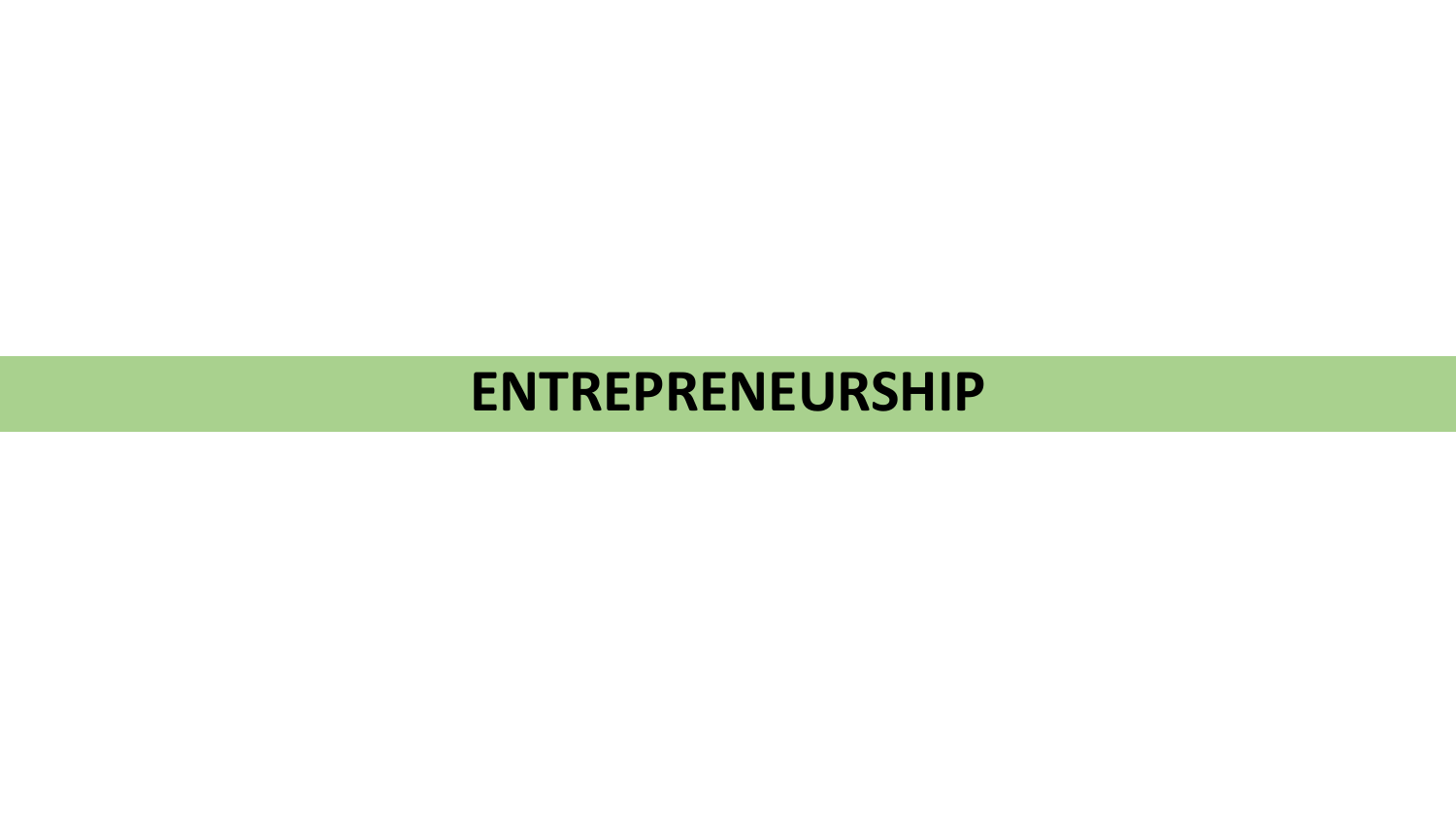# **LITERALLY and ECONOMICALLY**



#### **ENTREPRENEUR**

- **A person who attempts to make a profit by starting a company or by operating alone in the business world, especially when it involves taking risks.**
- Someone who exercises initiative by organizing a venture to take benefit of an opportunity and, as the decision maker, decides what, how, and how much of a good or service will be produced.
- According to economist Joseph Alois Schumpeter (1883-1950), "**Entrepreneurs are not necessarily motivated by profit but regard it as a standard for measuring achievement or success"**
	- Greatly value self-reliance
	- Strive for distinction through excellence
	- Highly optimistic (otherwise nothing would be undertaken)
	- Always favor challenges of medium risk (neither too easy, nor ruinous).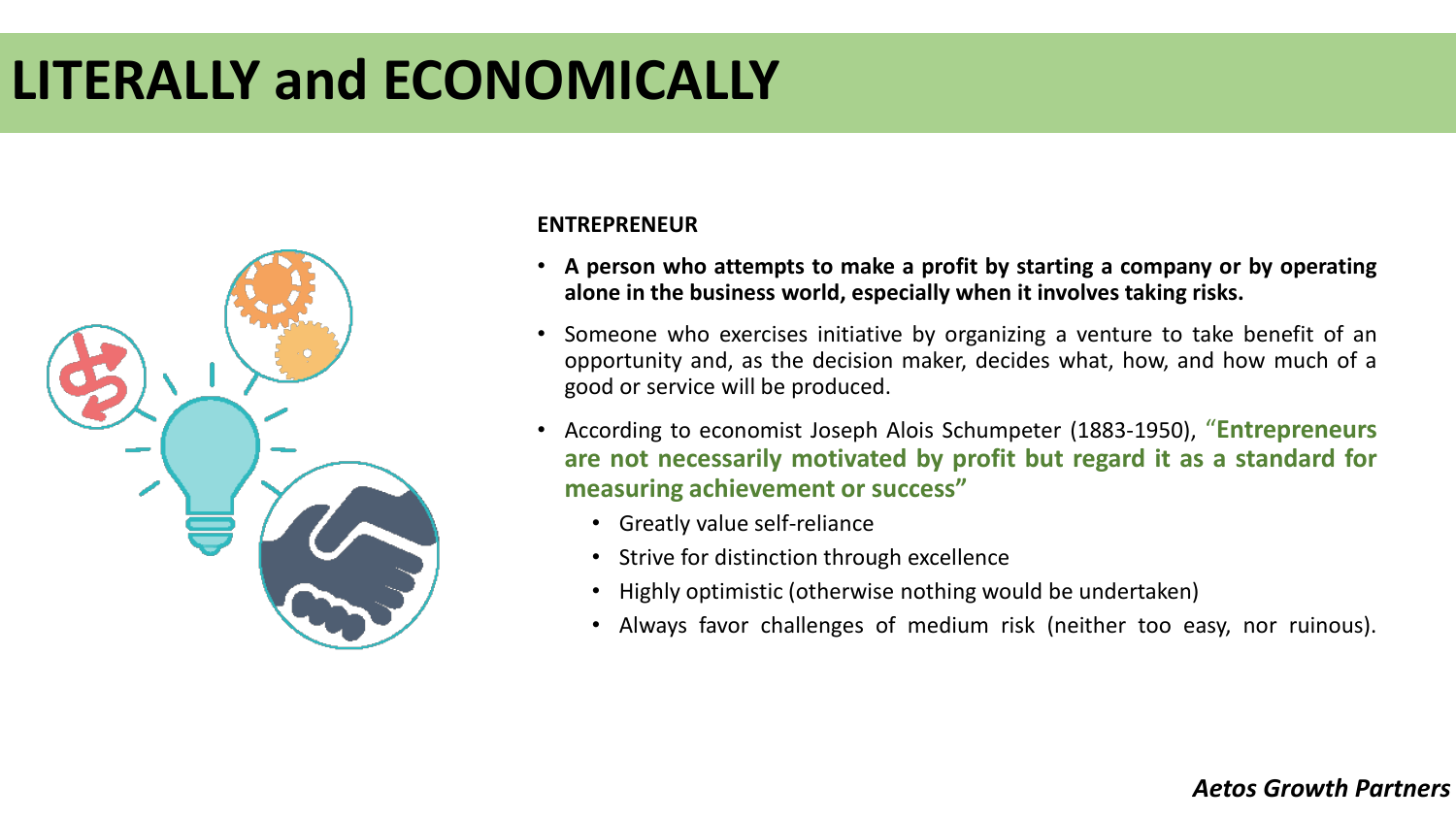# **THREE CORE BUSINESS TYPES**

|                    | <b>PRODUCT INNOVATION</b>                                                                                 | <b>CUSTOMER RELATIONSHIP</b><br><b>MANAGEMENT</b>                                                                          | <b>INFRASTRUCTURE</b><br><b>MANAGEMENT</b>                                                                        |
|--------------------|-----------------------------------------------------------------------------------------------------------|----------------------------------------------------------------------------------------------------------------------------|-------------------------------------------------------------------------------------------------------------------|
| <b>ECONOMICS</b>   | Early market entry enables<br>charging premium prices and<br>acquiring large market share<br>speed is key | High cost of customer<br>acquisition makes it<br>imperative to gain large<br>wallet share<br>Economies of scope are<br>key | High fixed costs make<br>large volumes essential<br>to achieve low unit<br>costs<br>Economies of scale are<br>key |
| <b>COMPETITION</b> | <b>Battle for talent</b><br>Low barriers to entry<br>Many small players thrive                            | <b>Battle for scope</b><br>Rapid consolidation<br>A few big players<br>dominate                                            | Battle for scale<br>Rapid consolidation<br>A few big players<br>dominate                                          |
| <b>CULTURE</b>     | Employee centred<br>Coddling the creative stars                                                           | Highly service oriented<br><b>Customer comes first</b><br>mentality                                                        | Cost focused<br>$\bullet$<br>Stresses standardization<br>Predictability &<br>efficiency                           |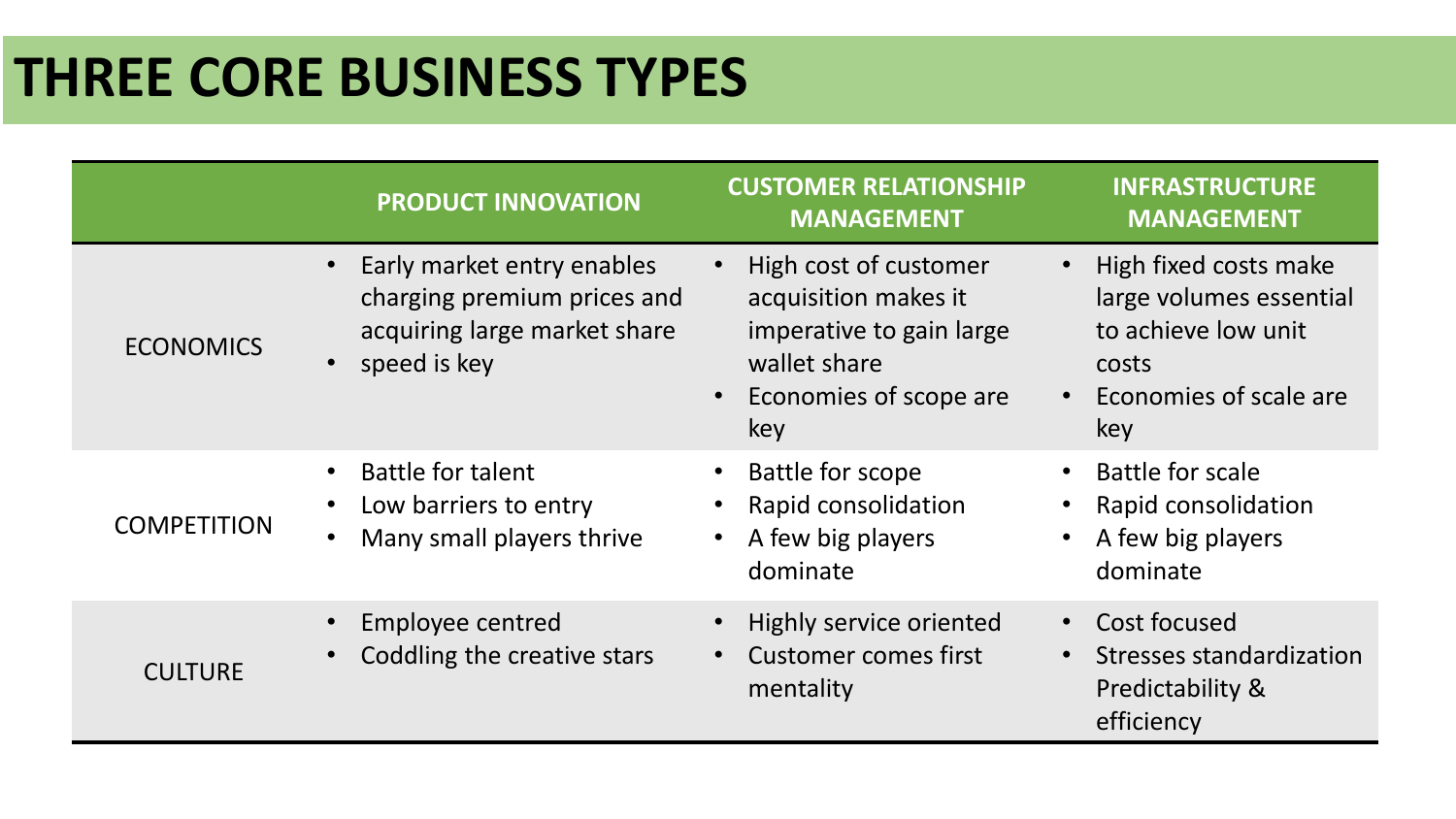# **BUSINESS MODEL DESIGN AND INNOVATION**

#### **1. SATISFY MARKET**

Fulfil an unanswered market need

Example: BlackBuck, NetJets, Grameen Bank, lulu.com

#### **2. BRING TO MARKET**

Bring a new technology product or service to market or exploit existing intellectual property

Example: Locus, Xerox 914, Swatch, Nespresso

#### **3. IMPROVE MARKET**

Improve or disrupt an existing market

Example : Dell, Nintendo Wii, IKEA, Bharti Airtel

#### **4. CREATE MARKET**

Create an entirely new type of business

Example: Shadowfax, Diners Club, Google

#### **CHALLENGES**

- Finding the right model
- Testing the model before a full scale launch
- Inducing the market to adopt the new model
- Continuously adapting the model in response to market feedback
- Managing Uncertainty

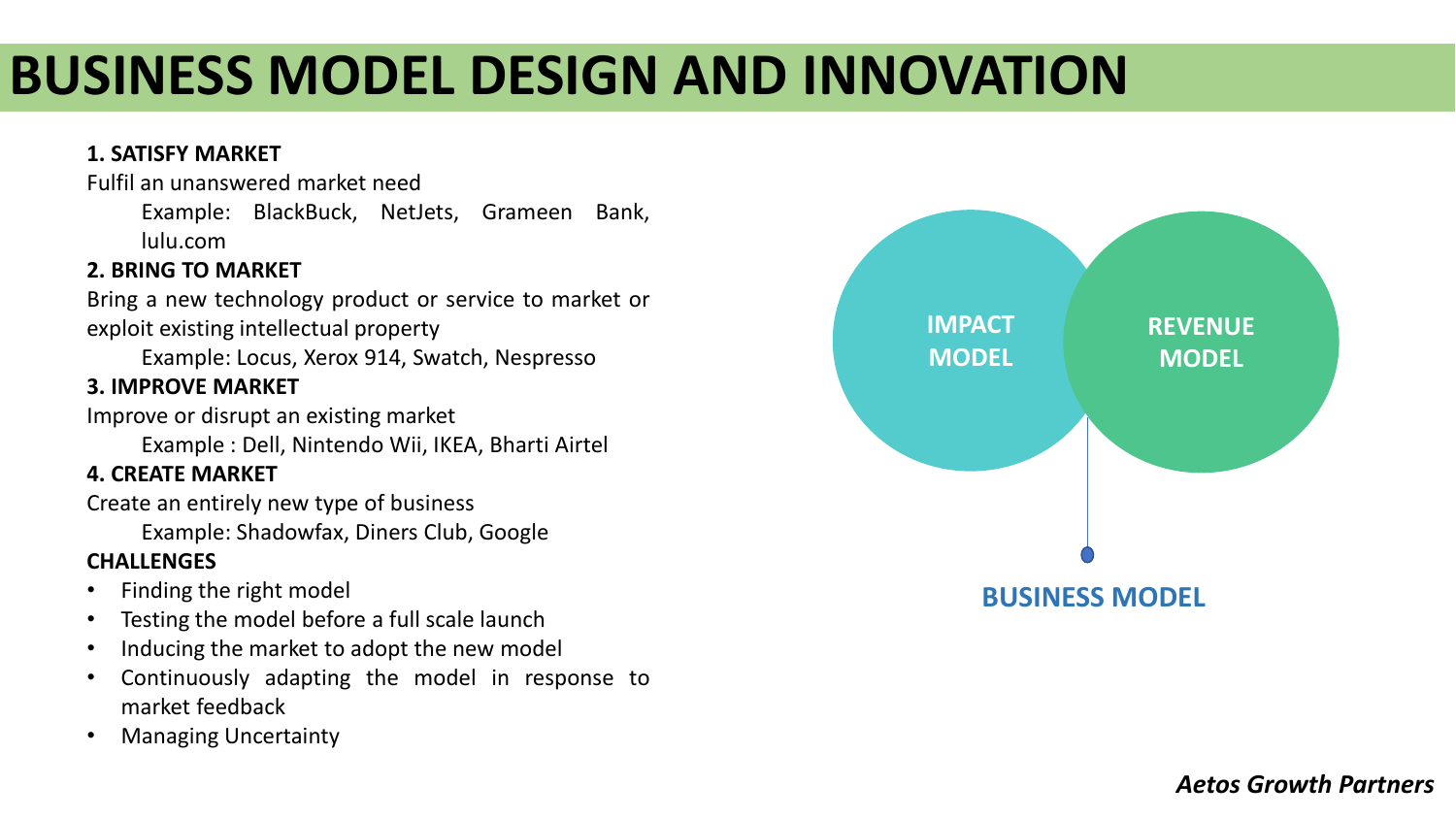### **VOLUME vs NICHE in LOGISTICS**

| <b>FACTORS</b>           | <b>VOLUME</b>   | <b>NICHE</b>     |
|--------------------------|-----------------|------------------|
| <b>CLIENTS</b>           | <b>Multiple</b> | Limited/Multiple |
| <b>SETUP + CAPEX</b>     | High            | Low              |
| <b>REVENUE</b>           | High            | Low              |
| <b>CASH BREAKEVEN</b>    | Longer          | Sooner           |
| <b>MARGINS</b>           | Low             | High             |
| <b>TEAM RELATIONSHIP</b> | Weak            | <b>Strong</b>    |
| <b>CLIENT LOYALTY</b>    | Weak            | <b>Strong</b>    |
| <b>COMPETITION</b>       | <b>High</b>     | Low/Medium       |